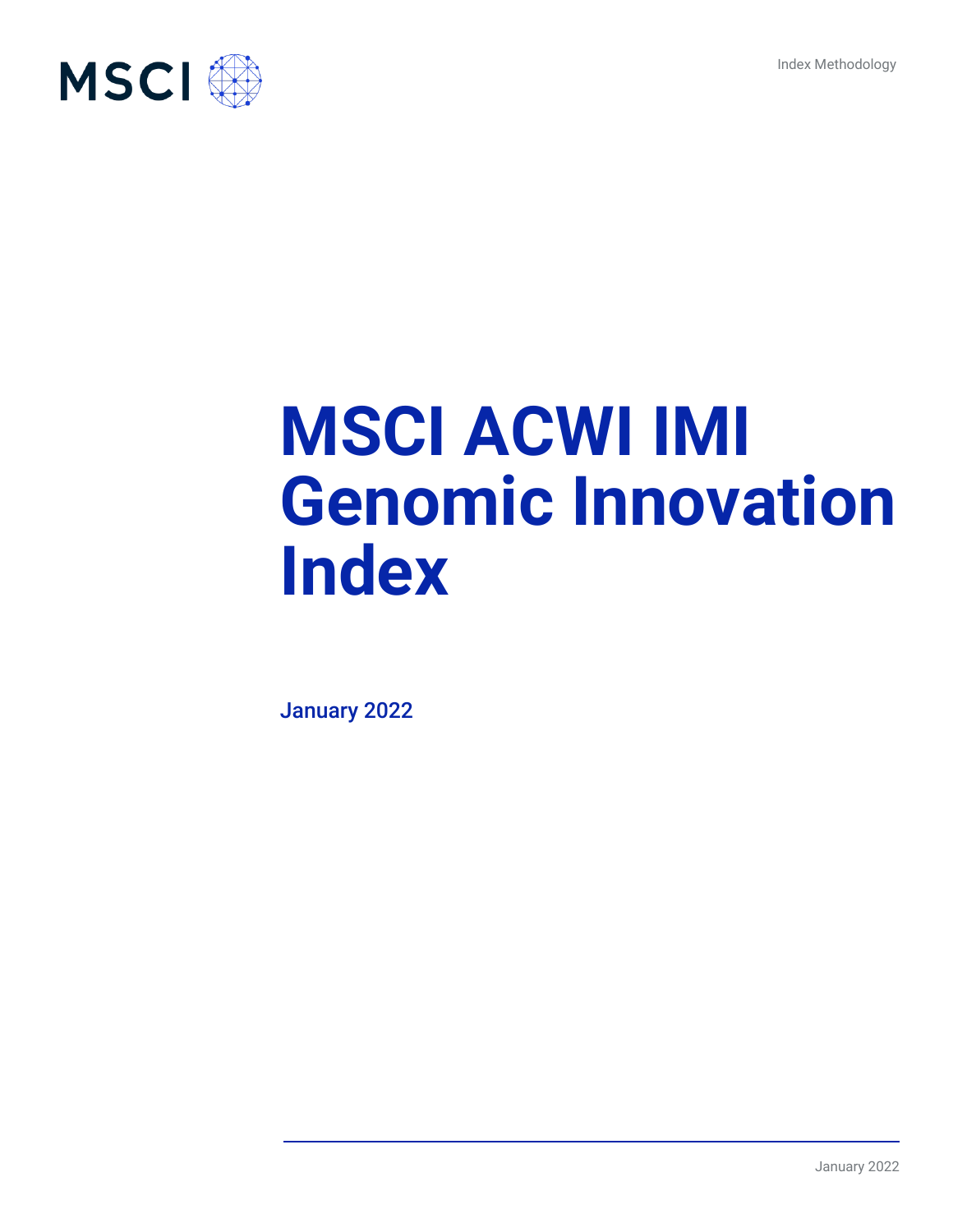

| <b>Contents</b> | 1 Introduction                                                                 | 3  |
|-----------------|--------------------------------------------------------------------------------|----|
|                 | 2 Constructing the Index                                                       |    |
|                 | 2.1<br>The set of relevant words and phrases used for constituent<br>selection | 4  |
|                 | Company level data used for assessing company exposure<br>$2.2\,$              | 5  |
|                 | 2.3<br>Eligible universe                                                       | 5  |
|                 | 2.3.1 Selection on business segments                                           | 5  |
|                 | 2.3.2 Selection on company's summary description                               | 5  |
|                 | Selected business segments<br>2.4                                              | 5  |
|                 | SIC code selection<br>2.5                                                      | 5  |
|                 | Calculating the stock relevance score<br>2.6                                   | 6  |
|                 | Relevance score discount factor<br>2.6.1                                       | 6  |
|                 | 2.6.2 Relevance score                                                          | 6  |
|                 | Selected universe<br>2.7                                                       | 7  |
|                 | Weighting scheme<br>2.8                                                        | 7  |
|                 | 3 Maintaining the Index                                                        | 8  |
|                 | Semi-Annual Index Review<br>3.1                                                | 8  |
|                 | <b>Annual Index Review</b><br>3.2                                              | 8  |
|                 | 3.3<br>Ongoing event-related maintenance                                       | 8  |
|                 | Appendix 1: Constructing the Parent Index                                      | 10 |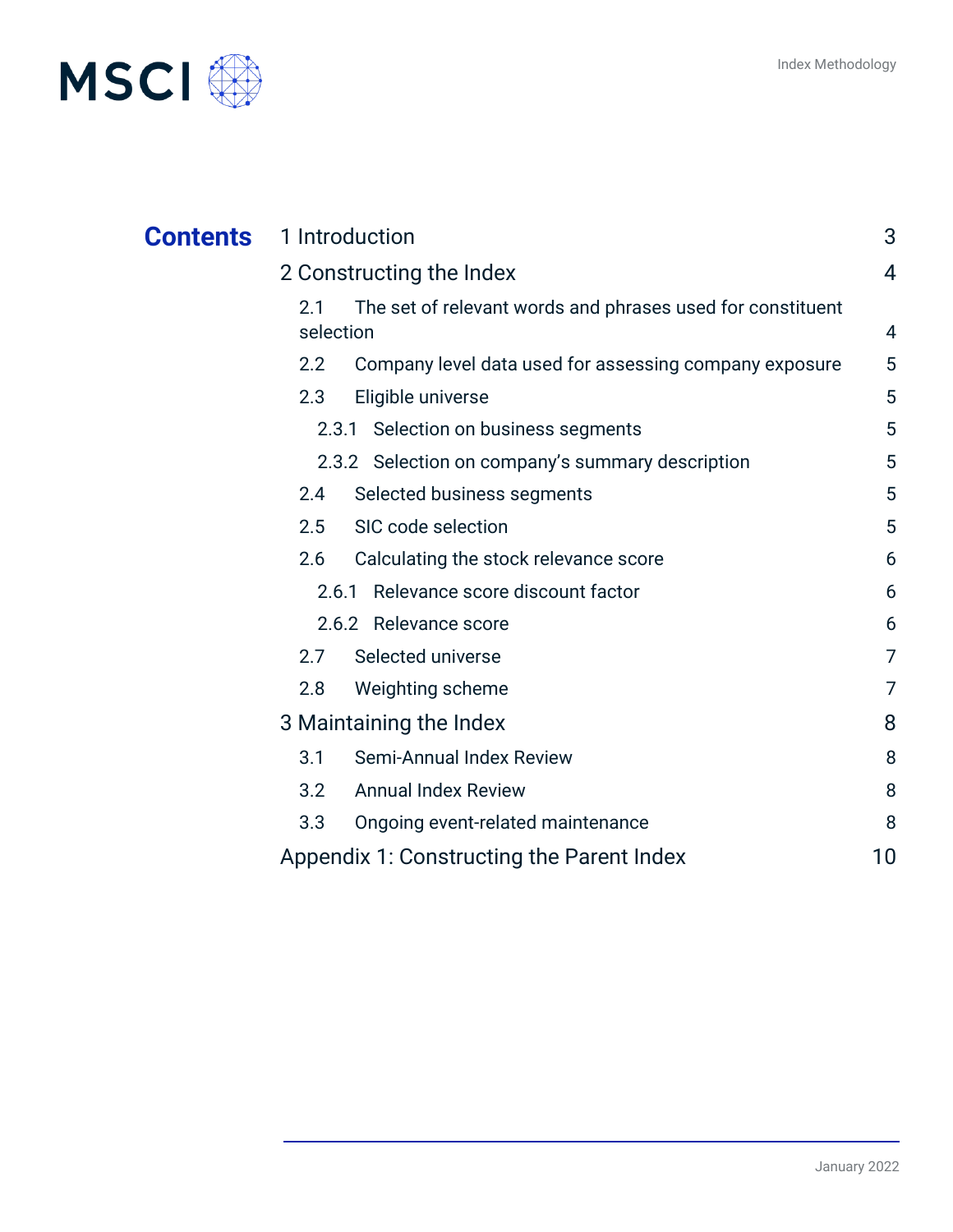

# **1 Introduction**

The MSCI ACWI IMI Genomic Innovation Index (the 'Index'), developed in collaboration with ARK Invest, aims to represent the performance of a set of companies that are associated with the development of new products and services in the field of genomic sequencing, synthesis, analysis or instrumentation, enabling bio computing, bioinformatics, molecular diagnostics and agricultural biotechnology.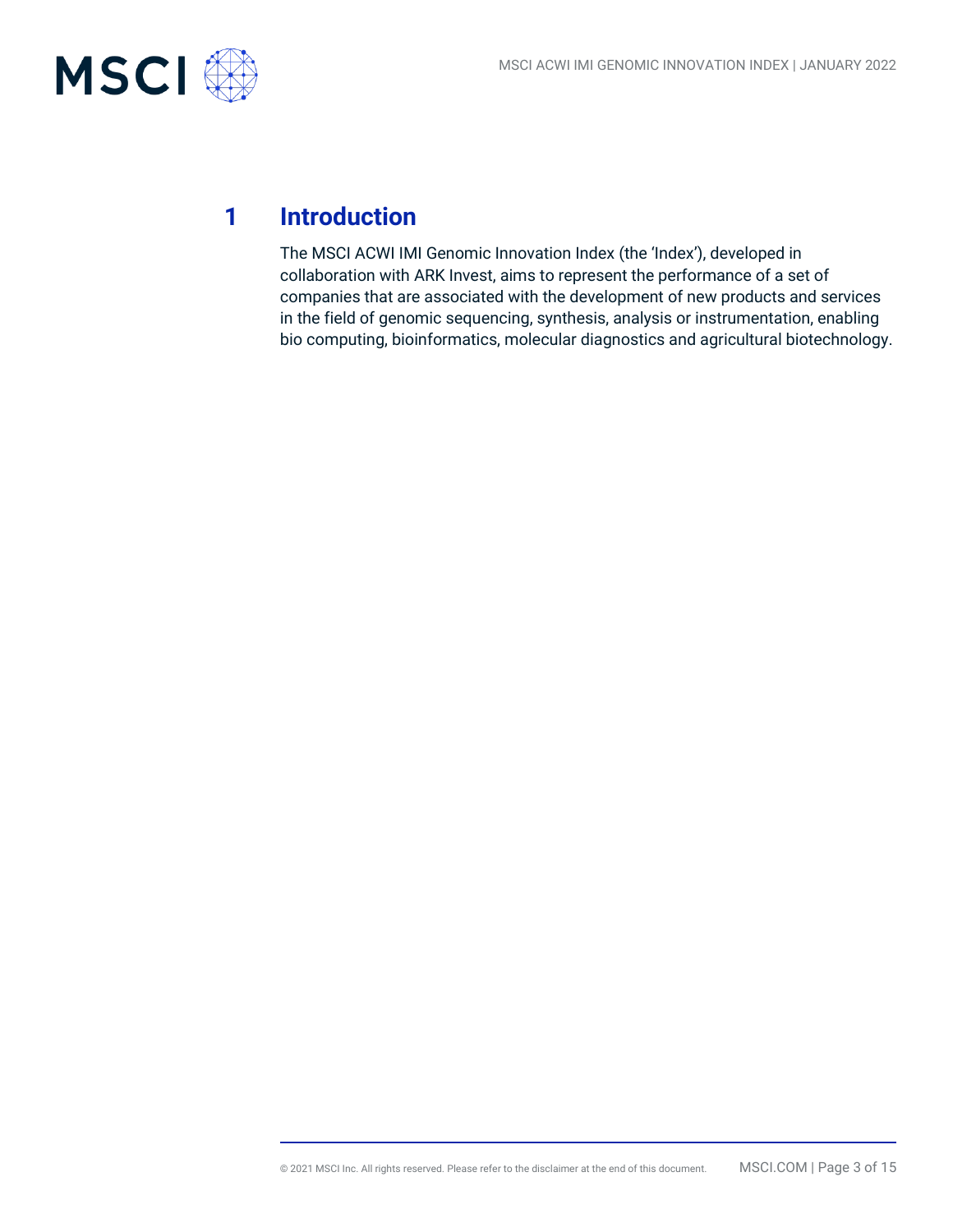

# **2 Constructing the Index**

The Index is constructed by selecting stocks from a 'Parent Index'<sup>1</sup> based on rules explained in the following sections.

The Index selects companies which are assessed to have high exposure to business activities such as –

- Gene Editing
- Agricultural Biology
- Molecular Diagnostics
- Genome related hardware for analytics and diagnostics
- Bio-Informatics
- Targeted Therapeutics
- Gene Therapy
- Stem Cell Therapy

MSCI may seek input from ARK Invest on the ongoing evolution of the themes underlying the Index. However, such input is advisory only in nature. MSCI alone decides whether to use such input at all or to what extent. Receipt of such input, like any other feedback on MSCI indexes, may or may not lead to a change to the index or index methodology.

# 2.1 The set of relevant words and phrases<sup>2</sup> used for constituent selection

MSCI uses a broad set of relevant words and phrases derived from the index objective that describe companies which could benefit development of new products and services in the field of genomic sequencing, synthesis, analysis or instrumentation, enable bio computing, bioinformatics, molecular diagnostics and agricultural biotechnology.

<sup>1</sup> Please refer to Appendix 1 for the methodology of the Parent Index. Use of some indexes as Parent Indexes may result in a low number of constituents, which may affect replicability

<sup>&</sup>lt;sup>2</sup> For more details on the steps followed to generate the set of relevant words and phrases, please refer to <https://www.msci.com/www/research-paper/indexing-change-understanding/01647260939>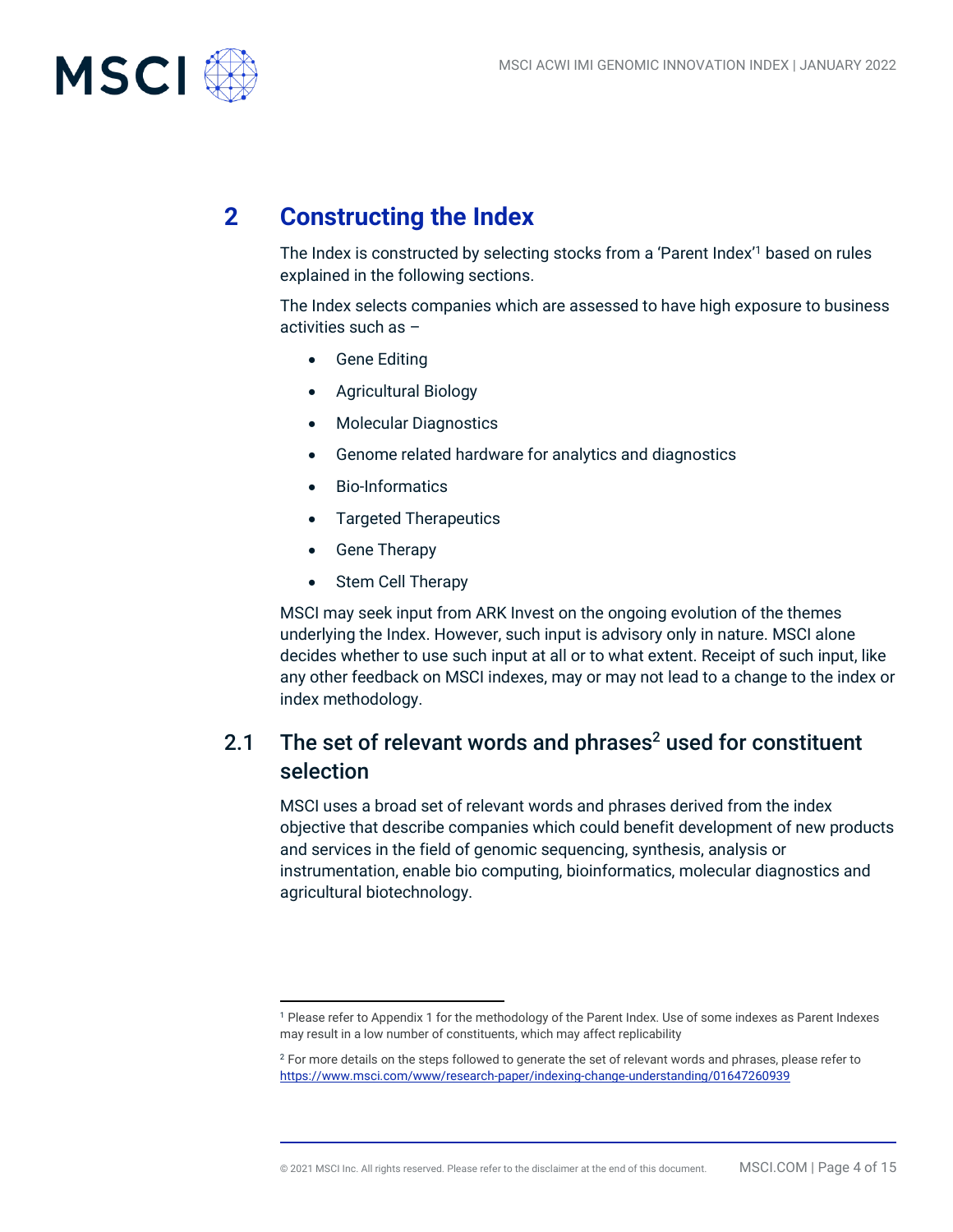

## 2.2 Company level data used for assessing company exposure

The following data is used at the company level:

- Business segment information from company annual reports and vendor data sources: business segment names, assigned SIC codes <sup>3</sup> and related revenue.
- English language summary description of the company's business activities from public sources is used.

## 2.3 Eligible universe

All stocks from the Parent Index which satisfy any of the following criteria are selected for the eligible universe.

#### 2.3.1 Selection on business segments

Company identified business segment names are compared against the set of relevant words. Companies from the Parent Index which include at least one relevant word in their business segment names are included in the eligible universe.

#### 2.3.2 Selection on company's summary description

The company's summary business description is compared against the set of relevant words. Companies from the Parent Index which include at least two distinct relevant words in their summary description are included in the eligible universe.

## 2.4 Selected business segments

'Selected business segments' are business segments which include at least one relevant word. These are the business segments based on which stocks are selected in section 2.3.1.

## 2.5 SIC code selection

Company business segments are mapped to an SIC code. The SIC code selection is a set of all the SIC codes which satisfy the following criteria

• The SIC code is mapped to at least one of the 'selected business segments' as described in section 2.4.

<sup>3</sup> Company's business segments are assigned with a specific SIC (Standard Industry Classification) description for products and services, used by official agencies within the US government. These descriptions provide additional information on the nature of the segment.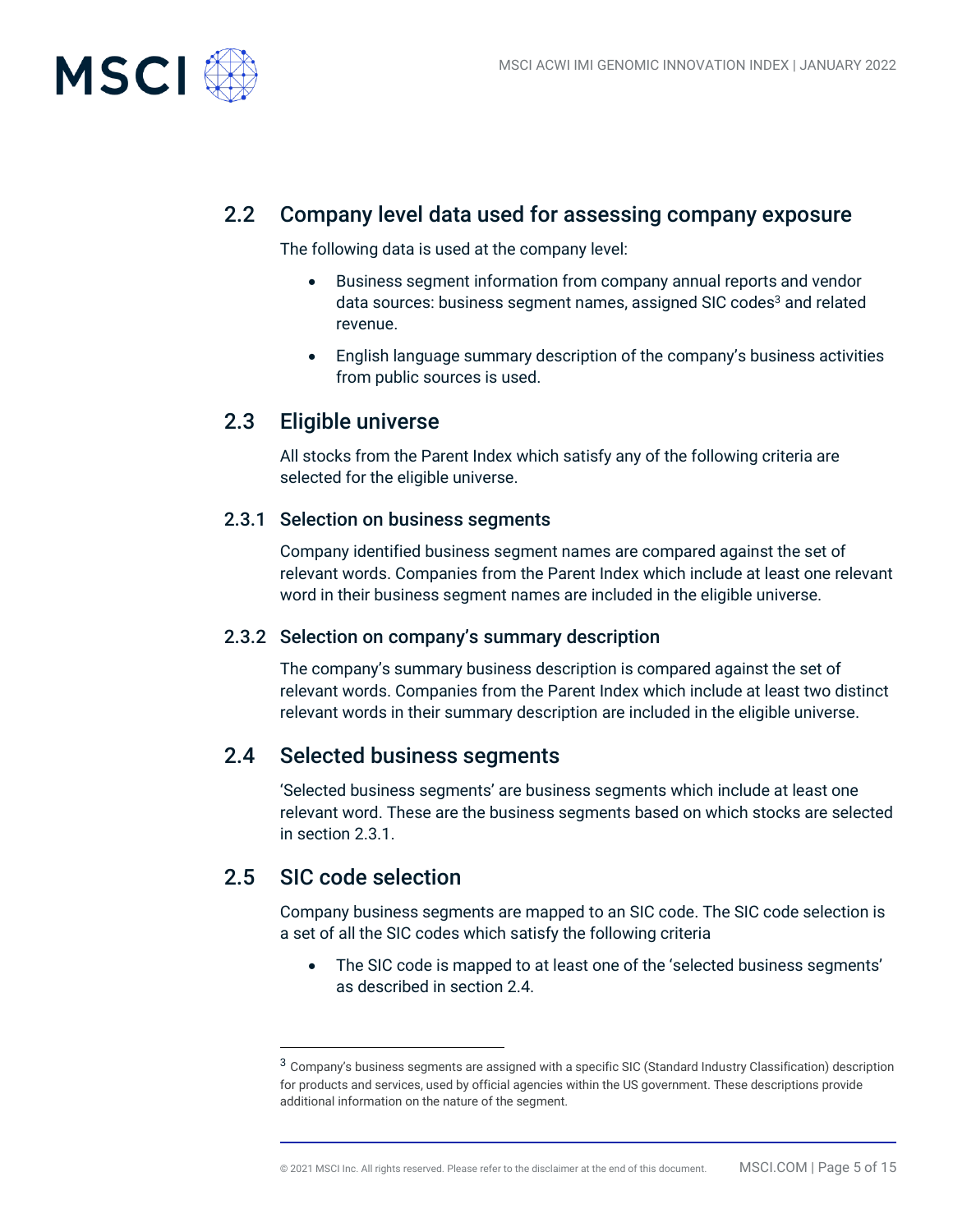

• The SIC code is assigned to the business segments of at least two different stocks from the eligible universe. SIC code 9999 is not selected.

## 2.6 Calculating the stock relevance score

A relevance score for all stocks in the eligible universe is calculated. The relevance score for a company is calculated by taking into account the portion of company's revenue which is derived from the selected business segments (as described in section 2.4) filtered via the SIC code selection (as described in section 2.5).

The relevance score is not an explicit measurement or estimate of the proportion of revenue that the company derives from business activities exposed to the theme.

Some companies at a very early stage of development of new products and services in the field of genomics may not declare any revenue from their businesses. These companies would be assigned zero relevance score in absence of any declared revenue. In order to reflect the economic linkage via a non-zero relevance score for such companies, the relevance score calculation takes into account the portion of company's asset in place of revenue which may be tied to the selected business segments (as described in section 2.4) filtered via the SIC code selection (as described in section 2.5).

#### 2.6.1 Relevance score discount factor

A stock level relevance score discount factor is calculated by normalizing the cumulative frequency of relevant words in the company's summary description relative to all companies selected on summary business descriptions as described in section 2.3.2.

At company's business segment level, the revenue discount factor is applied on revenue from a 'selected SIC code'. The revenue discount factor is 1 for revenue derived from 'selected business segment'.

#### 2.6.2 Relevance score

Relevance score for stocks in the eligible universe is calculated as follows:

Relevance score = [revenue from the selected business segments (as described in section 2.4) + relevance score discount factor \* revenue from the selected SIC code (as described in section 2.5)] / Total company revenue.

In accordance with section 2.6, for companies which do not declare any revenue the relevance score is calculated as follows:

Relevance score = [assets from the selected business segments (as described in section 2.4) + relevance score discount factor \* assets from the selected SIC code (as described in section 2.5)] / Total company assets.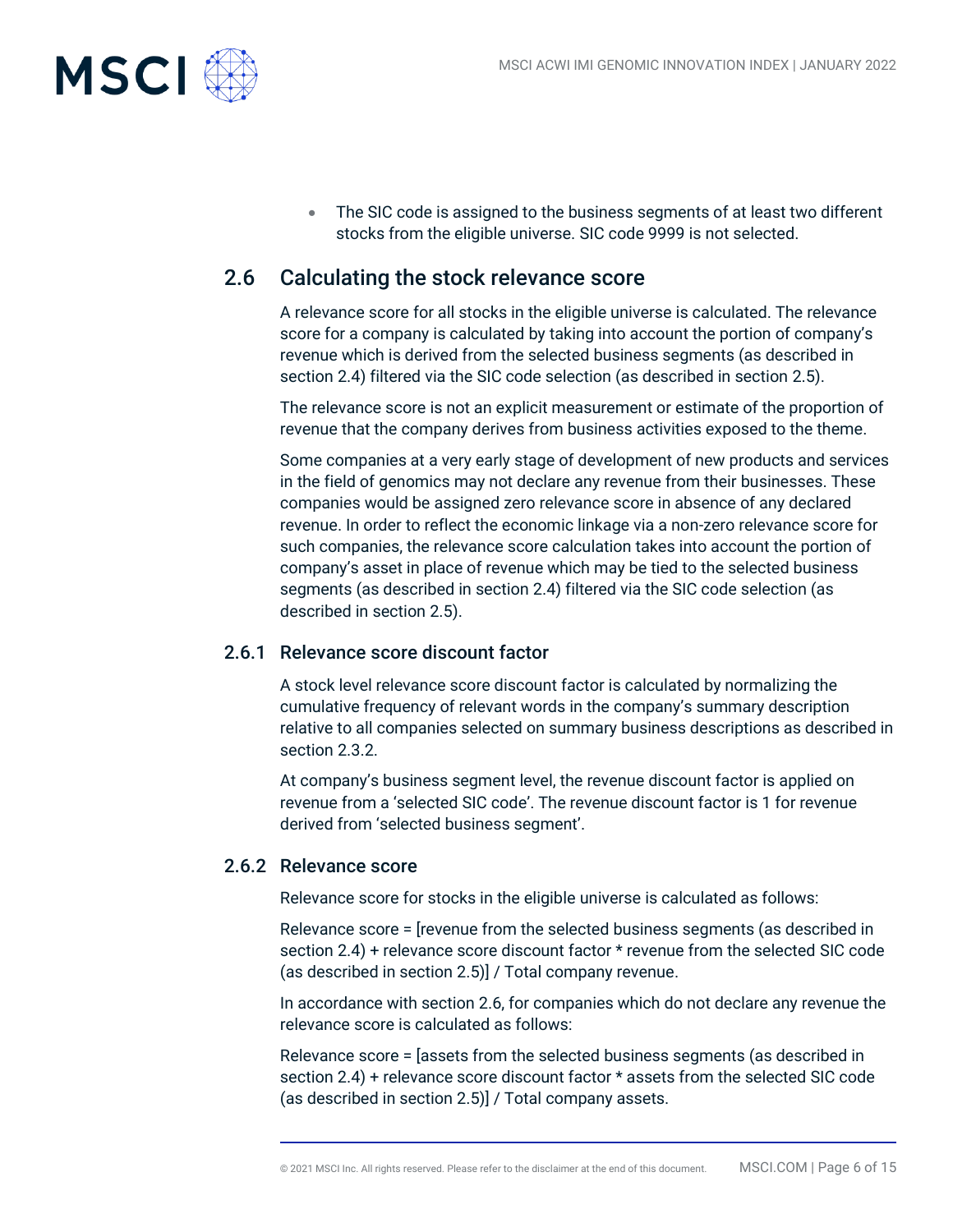

## 2.7 Selected universe

Stocks in the eligible universe that have a relevance score of 25% or more are included in the selected universe.

## 2.8 Weighting scheme

Stocks included in the Index are weighted by the product of relevance score and their float adjusted market capitalization. The weights are then normalized to 100%. Additionally, constituent weights are capped at the issuer level to mitigate concentration risk in the Index. The issuer weight in the Index is capped at 5%.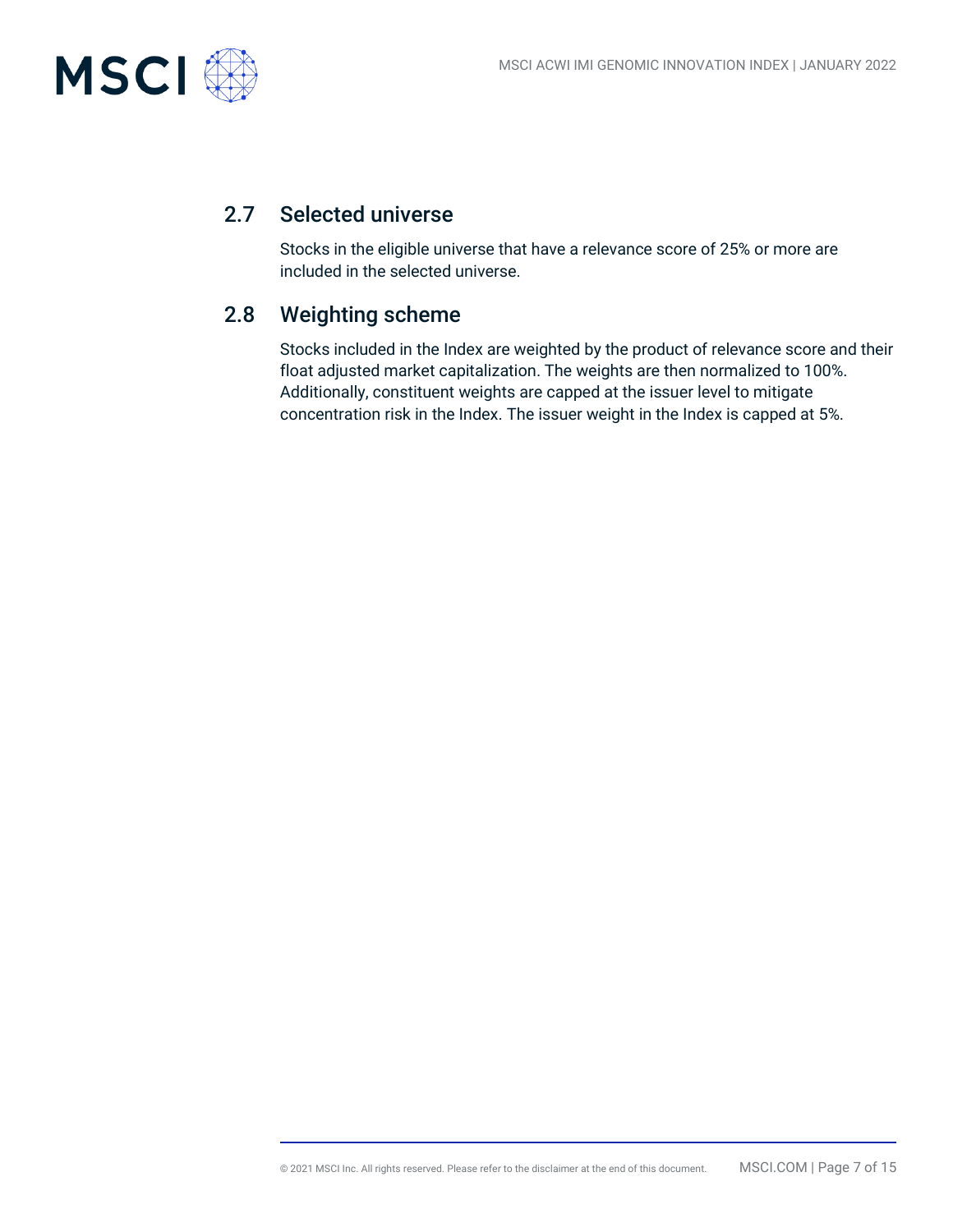

# **3 Maintaining the Index**

## 3.1 Semi-Annual Index Review

The index is reviewed on a Semi-Annual basis in May and November to coincide with the May and November Semi-Annual Index Reviews of the Parent Index, and the changes are implemented at the end of May and November. In general, the pro forma index is announced nine business days before the effective date.

During the Semi-Annual Index Review, the eligible universe and selected universe are updated.

In general, MSCI uses the company business segment names, business description and revenue data as of the rebalancing date for the Semi-Annual Index Review.

## 3.2 Annual Index Review

The set of relevant words (as described in section 2.1) are reviewed by MSCI during the May Semi-Annual Index Review.

## 3.3 Ongoing event-related maintenance

The general treatment of corporate events in the Index aims to minimize turnover outside of Index Reviews. The methodology aims to appropriately represent an investor's participation in an event based on relevant deal terms and pre-event weighting of the index constituents that are involved. Further, changes in Index market capitalization that occur as a result of corporate event implementation will be offset by a corresponding change in the Variable Weighting Factor (VWF) of the constituent.

The following section briefly describes the treatment of common corporate events within the index.

No new securities will be added (except where noted below) to the Index between Index Reviews. Parent Index deletions will be reflected simultaneously.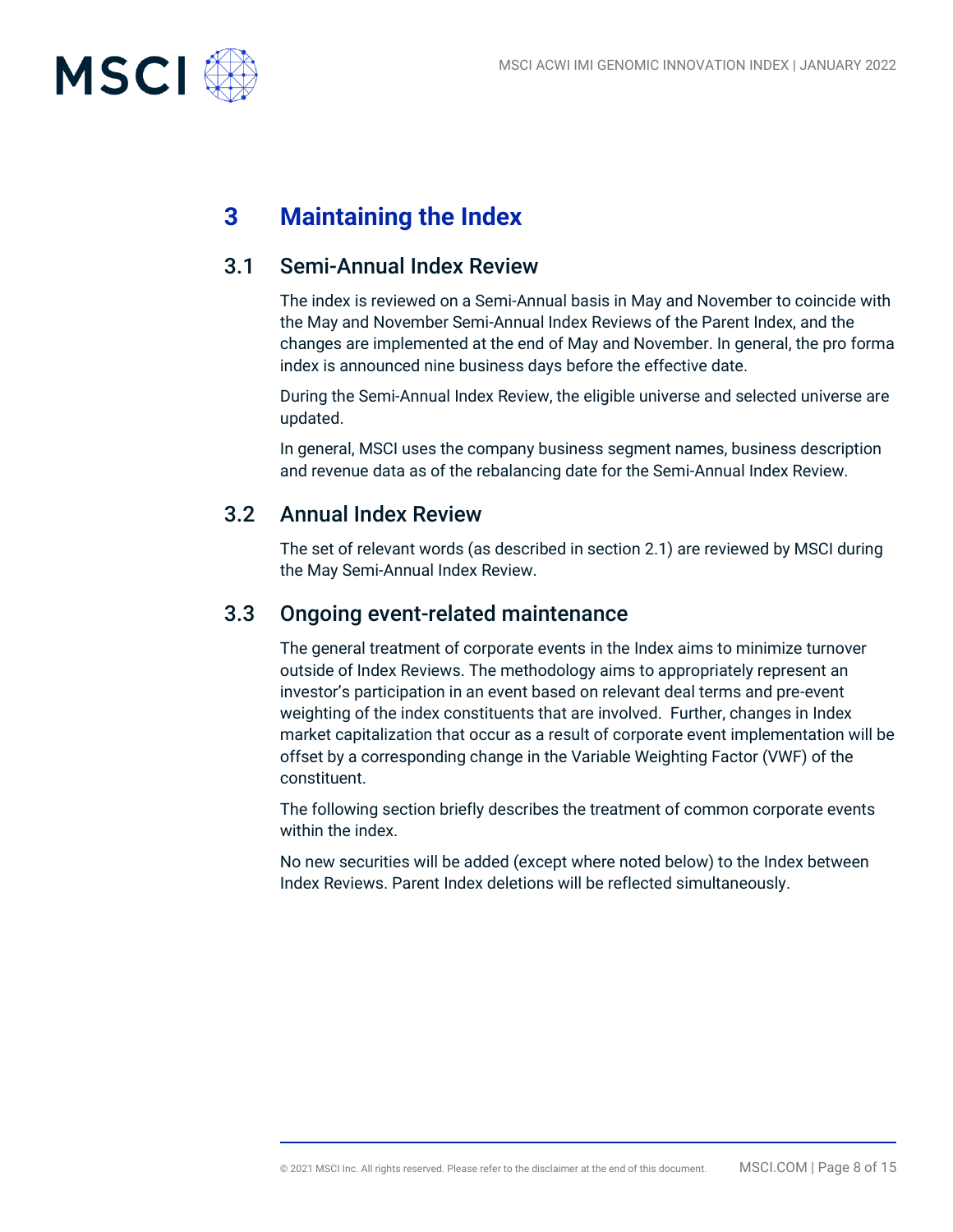

| <b>EVENT TYPE</b>                          | <b>EVENT DETAILS</b>                                                                                                                                                                                                                                                                                                             |
|--------------------------------------------|----------------------------------------------------------------------------------------------------------------------------------------------------------------------------------------------------------------------------------------------------------------------------------------------------------------------------------|
| <b>New additions to the Parent Index</b>   | A new security added to the Parent<br>Index (such as IPO and other early<br>inclusions) will not be added to the<br>Index.                                                                                                                                                                                                       |
| <b>Spin-Offs</b>                           | All securities created as a result of the<br>spin-off of an existing Index<br>constituent will be added to the Index<br>at the time of event implementation if<br>the spin-off security is also added to<br>the Parent Index. Reevaluation for<br>continued inclusion in the Index will<br>occur at the subsequent Index Review. |
| <b>Merger/Acquisition</b>                  | For Mergers and Acquisitions, the<br>acquirer's post event weight will<br>account for the proportionate amount<br>of shares involved in deal<br>consideration, while cash proceeds<br>will be invested across the Index.                                                                                                         |
|                                            | If an existing Index constituent is<br>acquired by a non-Index constituent,<br>the existing constituent will be deleted<br>from the Index and the acquiring non-<br>constituent will not be added to the<br>Index.                                                                                                               |
| <b>Changes in Security Characteristics</b> | A security will continue to be an Index<br>constituent if there are changes in<br>characteristics (country, sector, size<br>segment, etc.) Reevaluation for<br>continued inclusion in the Index will<br>occur at the subsequent Index Review.                                                                                    |

Further detail and illustration regarding specific treatment of corporate events relevant to this Index can be found in the MSCI Corporate Events Methodology.

The MSCI Corporate Events methodology book is available at: [https://www.msci.com/index-methodology.](https://www.msci.com/index-methodology)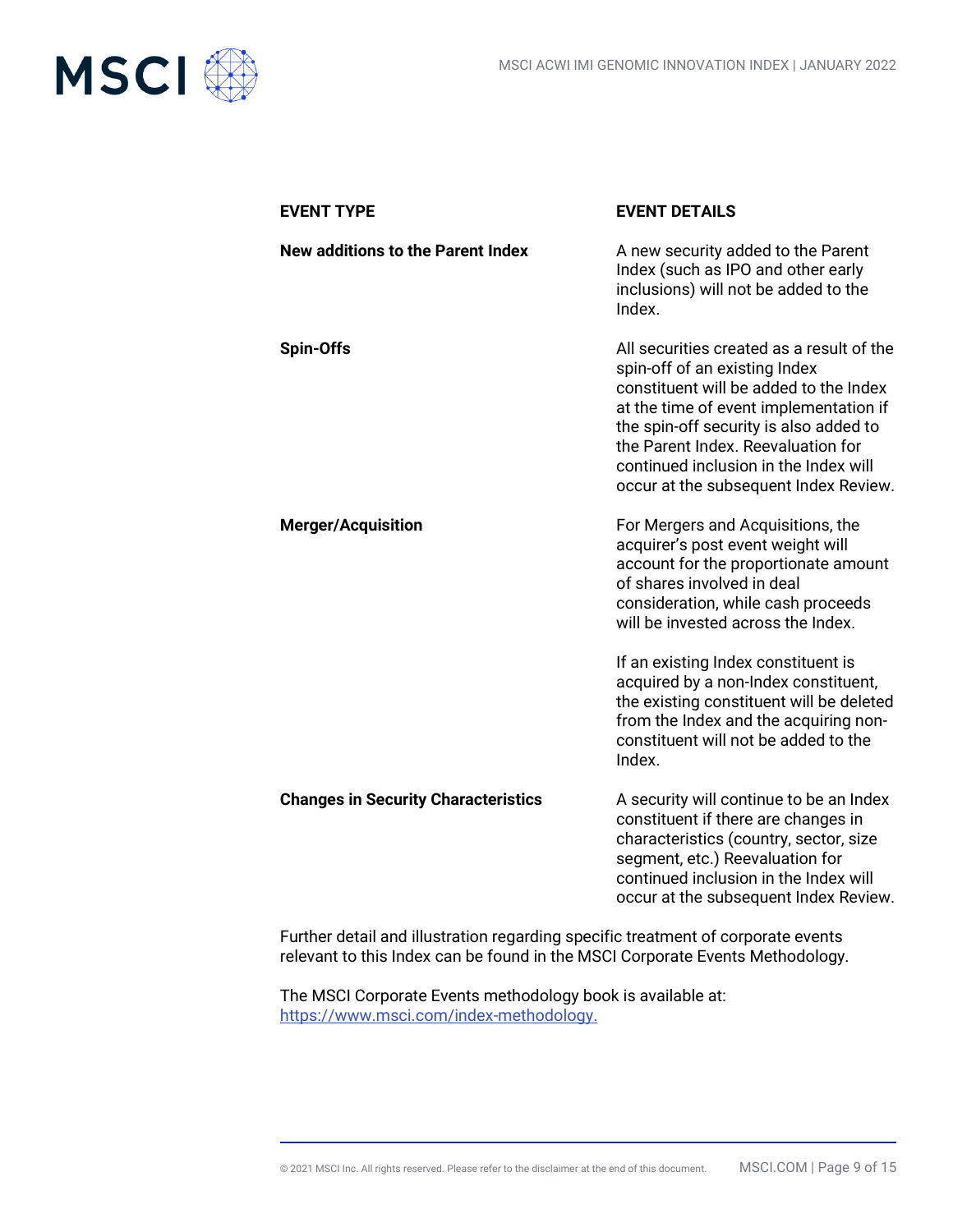

# **Appendix 1: Constructing the Parent Index**

# Eligible Universe

The index is constructed from an eligible universe which is a composite of:

• ACWI IMI Universe:

ACWI IMI universe is constructed by selecting all equity securities in MSCI ACWI Investable Market Index (IMI) constructed according to the MSCI Global Investable Market Indexes Methodology

• Extended Universe:

Extended universe is constructed by selecting all equity securities that are listed on eligible US exchanges $4$  according to the MSCI Global Investable Market Indexes Methodology and meet the following eligibility criteria:

|                                           | <b>New Constituents</b>                                                                                               | <b>Existing</b><br><b>Constituents</b> | <b>Level</b>             |
|-------------------------------------------|-----------------------------------------------------------------------------------------------------------------------|----------------------------------------|--------------------------|
| <b>Full Market</b>                        | <b>US IMI Market Size-</b>                                                                                            | <b>US IMI Market Size-</b>             | Company                  |
| <b>Capitalization</b>                     | Segment Cutoff <sup>5</sup>                                                                                           | <b>Segment Cutoff</b>                  | Level                    |
| <b>Free Float Adjusted</b>                | 50% of IMI Market                                                                                                     | 50% of IMI Market                      | Security                 |
| <b>Market</b>                             | Size-Segment                                                                                                          | Size-Segment                           | Level                    |
| <b>Capitalization</b>                     | Cutoff                                                                                                                | Cutoff                                 |                          |
| <b>3M or 1M ATVR</b>                      | 30%                                                                                                                   | 10%                                    | <b>Security</b><br>Level |
| 3M or 1M FoT                              | 100%                                                                                                                  | 95%                                    | Security<br>Level        |
| <b>Foreign Inclusion</b><br><b>Factor</b> | >= 0.15, except if FIF adjusted market<br>capitalization >= 2 times the FIF adjusted<br>market capitalization cut-off |                                        | <b>Security</b><br>Level |

#### **Eligibility criteria**

Further all preferred share classes of US listed securities are deleted from the Extended universe.

<sup>4</sup> New York Stock Exchange (NYSE), NASDAQ, NYSE American, NYSE Arca, BATS Exchange (BZX)

<sup>5</sup> For a description of the US IMI Market Size-Segment Cutoff, please refer to the MSCI Global Investable Market Indexes Methodology.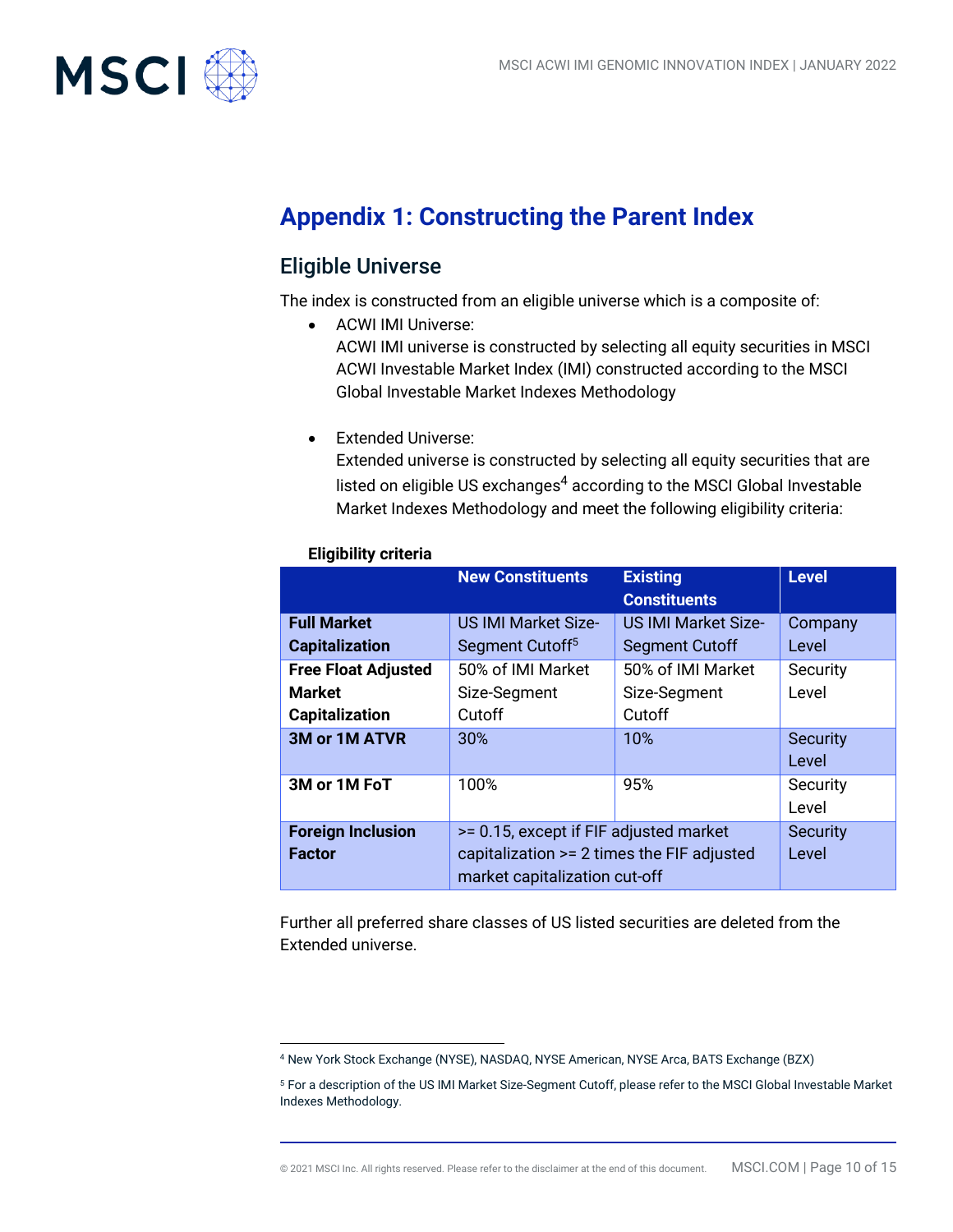

## Selected Universe

The selected universe is constructed by combining all securities in the ACWI IMI universe and the Extended universe. For every issuer in the selected universe, the local listed security (listed outside US) is deleted in favor of the US listed security of the same issuer.

## Weighting Scheme

All securities included in the Parent Index are weighted in proportion of their free float-adjusted market capitalization.

## Date of Data Used for Semi-Annual Index Review

The data cutoff dates for Semi-Annual Index Reviews are:

- Market capitalization, prices and FIF Cutoff Date: nine business days before the end of February, May, August and November.
- ATVRs and Frequency of Trading Cutoff Date: the last business day of March for the May SAIR and the last business day of September for the November SAIR.

## Semi-Annual Index Reviews

The Parent Index is reviewed on a Semi-Annual basis in May and November to coincide with the May and November Semi-Annual Index Reviews of the Parent Index, and the changes are implemented at the end of May and November. In general, the pro forma index is announced nine business days before the effective date.

## Ongoing Event Related Changes

The following section briefly describes the treatment of common corporate events for the constituents of the Parent Index which are also part of the Extended universe.

The constituents of the Parent Index which are also constituents of the MSCI ACWI IMI index will follow the same corporate event treatment as the standard MSCI Country and World IMI indexes as per the MSCI GIMI Methodology.

Constituents of the Parent Index that are under prolonged suspension are deleted from the Parent Index. If the suspended security is also a constituent of the MSCI ACWI IMI, the security will be deleted from the Parent Index two business days following 50 business days of continuous suspension. Otherwise, the deletion of the suspended security will be implemented two business days following 100 days of continuous suspension. Securities under prolonged suspension are deleted using the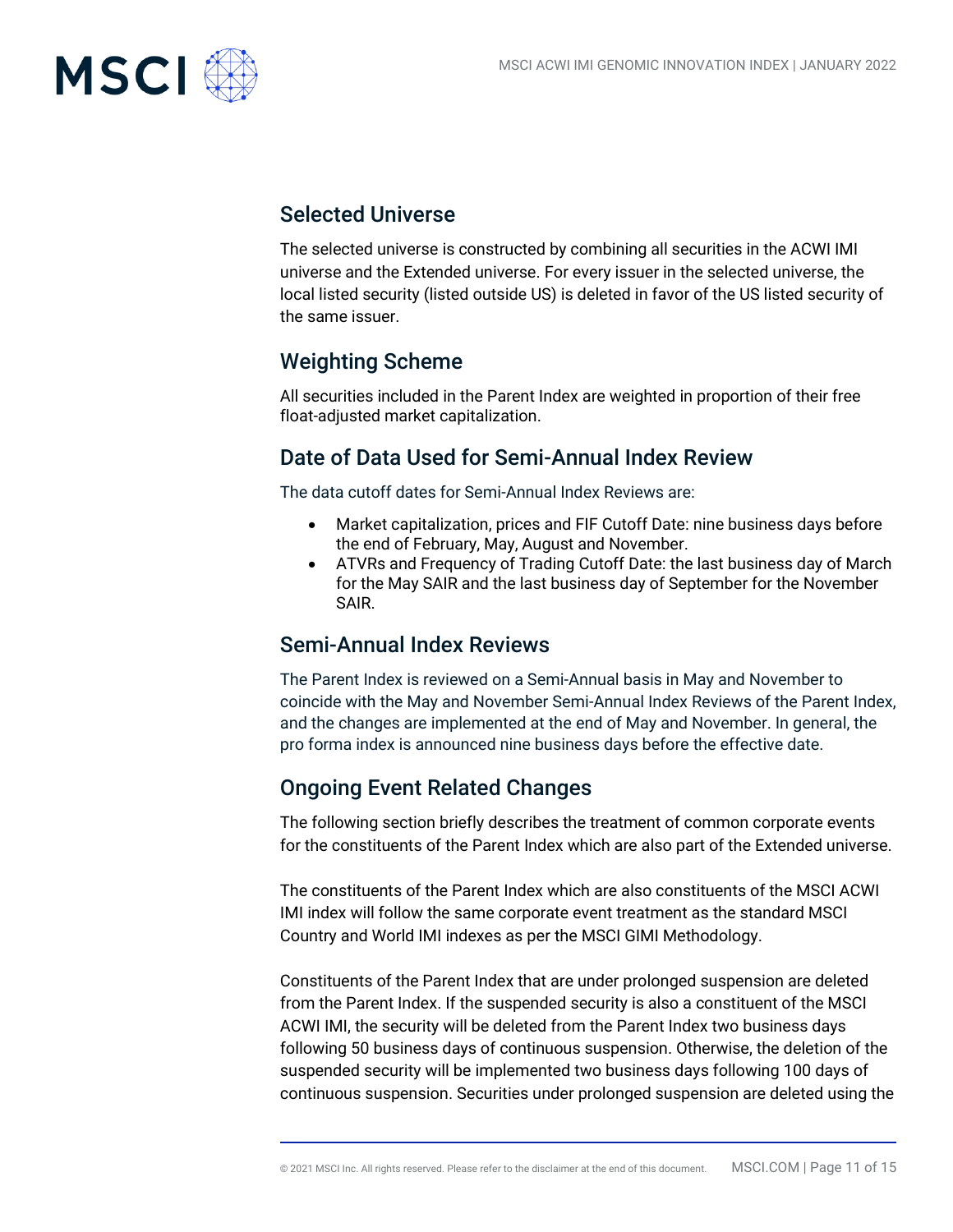

lowest system unit (0.00001 of the security's price currency), also known as the lowest system price.

No new securities will be added (except the securities added to the MSCI ACWI IMI index) to the Parent Index between Index Reviews.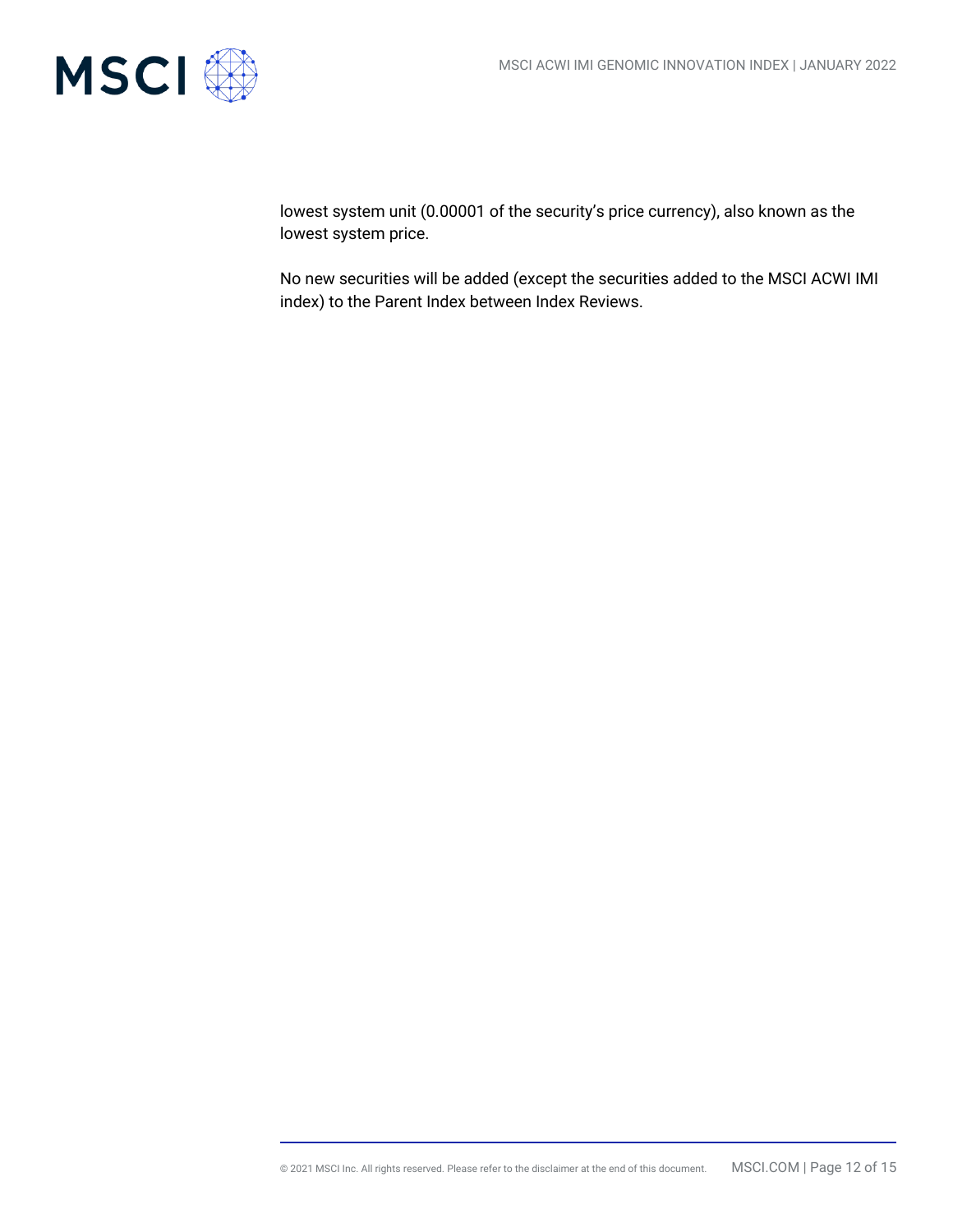

## The following sections have been modified since April 2020:

• Ongoing Event Related Changes for the Parent Index in Appendix 1 has been updated to reflect the refinement of the suspension treatment in Corporate events maintenance rules

## The following sections have been modified since January 2022:

- Introduction
- The role of experts in constructing the Index
- The set of relevant words and phrases
- Calculating the stock relevance score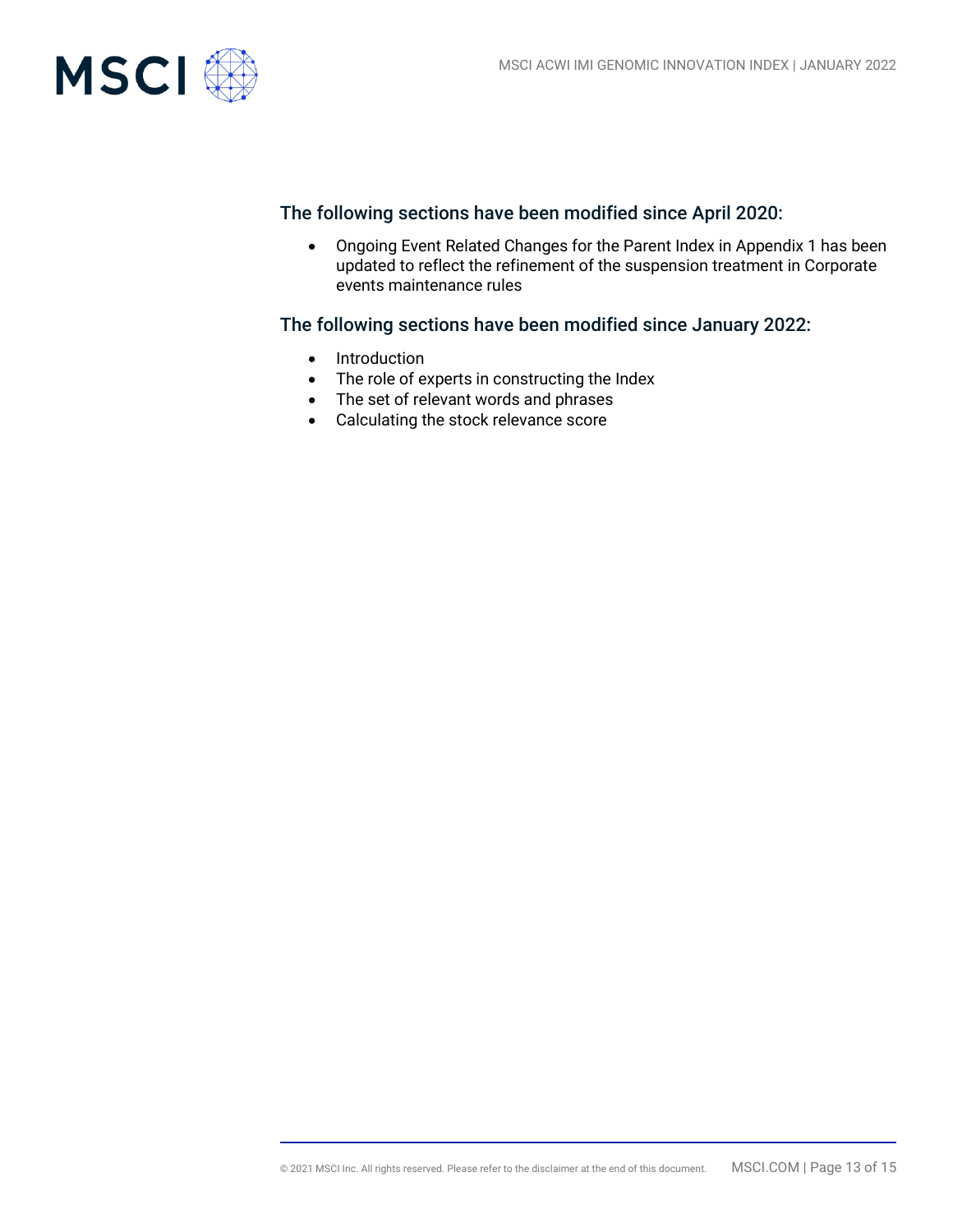

# **Contact us**

## AMERICAS

clientservice@msci.com

| Americas        | 1888 588 4567 *  |
|-----------------|------------------|
| Atlanta         | + 1 404 551 3212 |
| Boston          | +1 617 532 0920  |
| Chicago         | + 1 312 675 0545 |
| Monterrey       | +52 81 1253 4020 |
| <b>New York</b> | +12128043901     |
| San Francisco   | +14158368800     |
| São Paulo       | +55 11 3706 1360 |
| Toronto         | +14166281007     |

## EUROPE, MIDDLE EAST & AFRICA

| Cape Town | +27216730100      |
|-----------|-------------------|
| Frankfurt | +49 69 133 859 00 |
| Geneva    | +41 22 817 9777   |
| London    | +44 20 7618 2222  |
| Milan     | +39 02 5849 0415  |
| Paris     | 0800 91 59 17 *   |

## ASIA PACIFIC

| <b>China North</b> | 10800 852 1032 *      |
|--------------------|-----------------------|
| China South        | 10800 152 1032 *      |
| Hong Kong          | +852 2844 9333        |
| Mumbai             | + 91 22 6784 9160     |
| Seoul              | 00798 8521 3392 *     |
| Singapore          | 800 852 3749 *        |
| Sydney             | + 61 2 9033 9333      |
| <b>Taipei</b>      | 008 0112 7513 *       |
| Thailand           | 0018 0015 6207 7181 * |
| Tokyo              | + 81 3 5290 1555      |

## ABOUT MSCI

MSCI is a leading provider of critical decision support tools and services for the global investment community. With over 50 years of expertise in research, data and technology, we power better investment decisions by enabling clients to understand and analyze key drivers of risk and return and confidently build more effective portfolios. We create industry-leading research-enhanced solutions that clients use to gain insight into and improve transparency across the investment process.

To learn more, please visit [www.msci.com.](http://www.msci.com/)

The process for submitting a formal index complaint can be found on the index regulation page of MSCI's website at:

*[https://www.msci.com/index-regulation.](https://www.msci.com/index-regulation)*

 $* =$  toll free